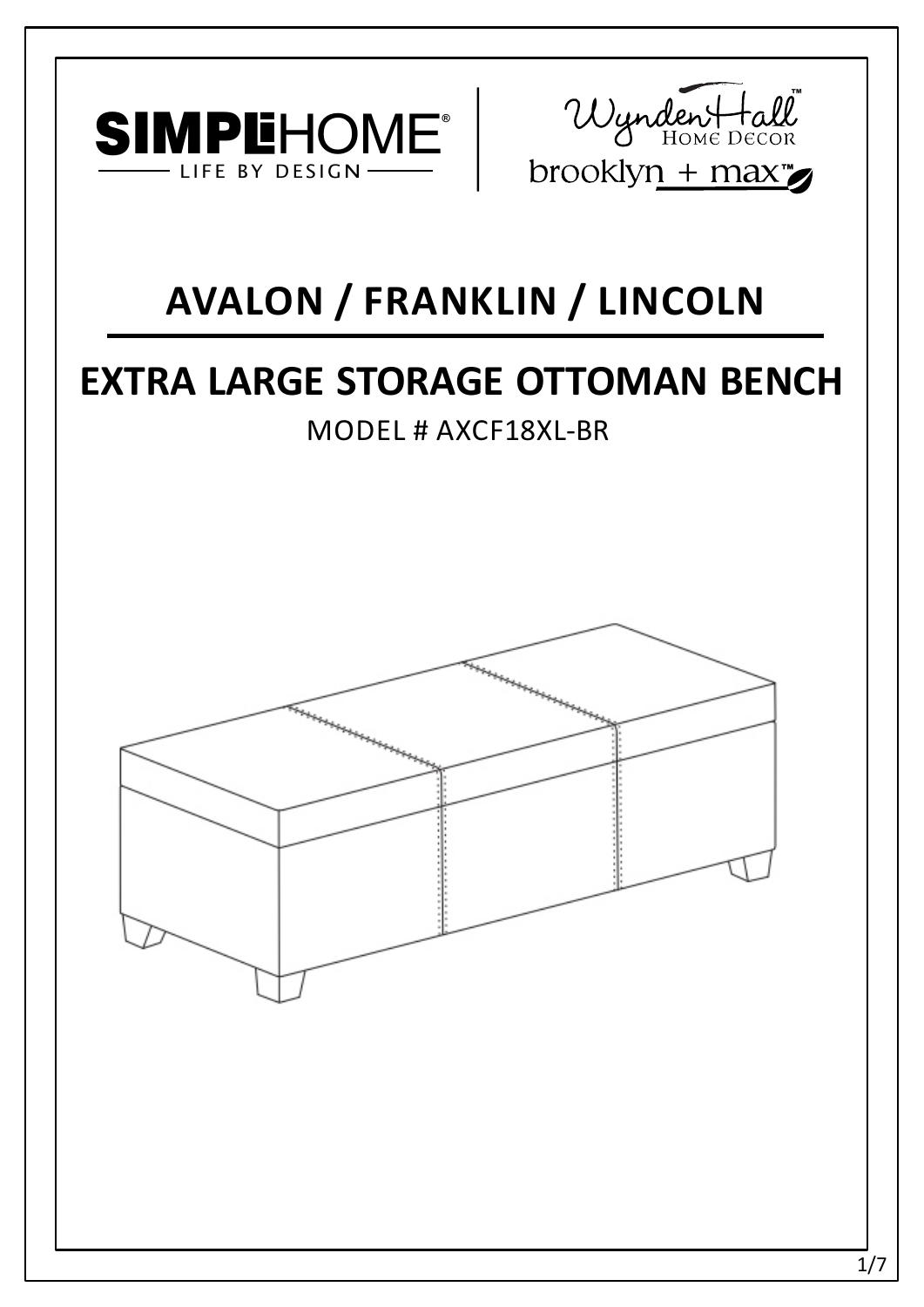





## **Questions, problems, assembly help, missing parts?**

No need to return the product, we will gladly help and ship your replacement parts free of charge Please call Customer Service at 1-866-518-0120 ext. 262 Monday to Friday between 9 am – 4 pm EST

or go to

**www.simpli-home.com/parts request** 

In order to assist you in a timely manner, please have the following information ready:

Model # \_\_\_\_\_\_\_\_\_\_\_\_\_\_\_\_\_\_\_\_\_\_\_ Part Number or Letter\_\_\_\_\_\_\_\_\_\_\_\_\_\_\_\_\_\_\_\_\_\_\_

Purchased at \_\_\_\_\_\_\_\_\_\_\_\_\_\_\_\_\_\_\_\_\_\_\_\_\_\_\_\_Date of Purchase \_\_\_\_\_\_\_\_\_\_\_\_\_\_\_\_\_\_\_\_\_\_\_

**If you wish to return the product, please contact the retailer where the product was purchased.**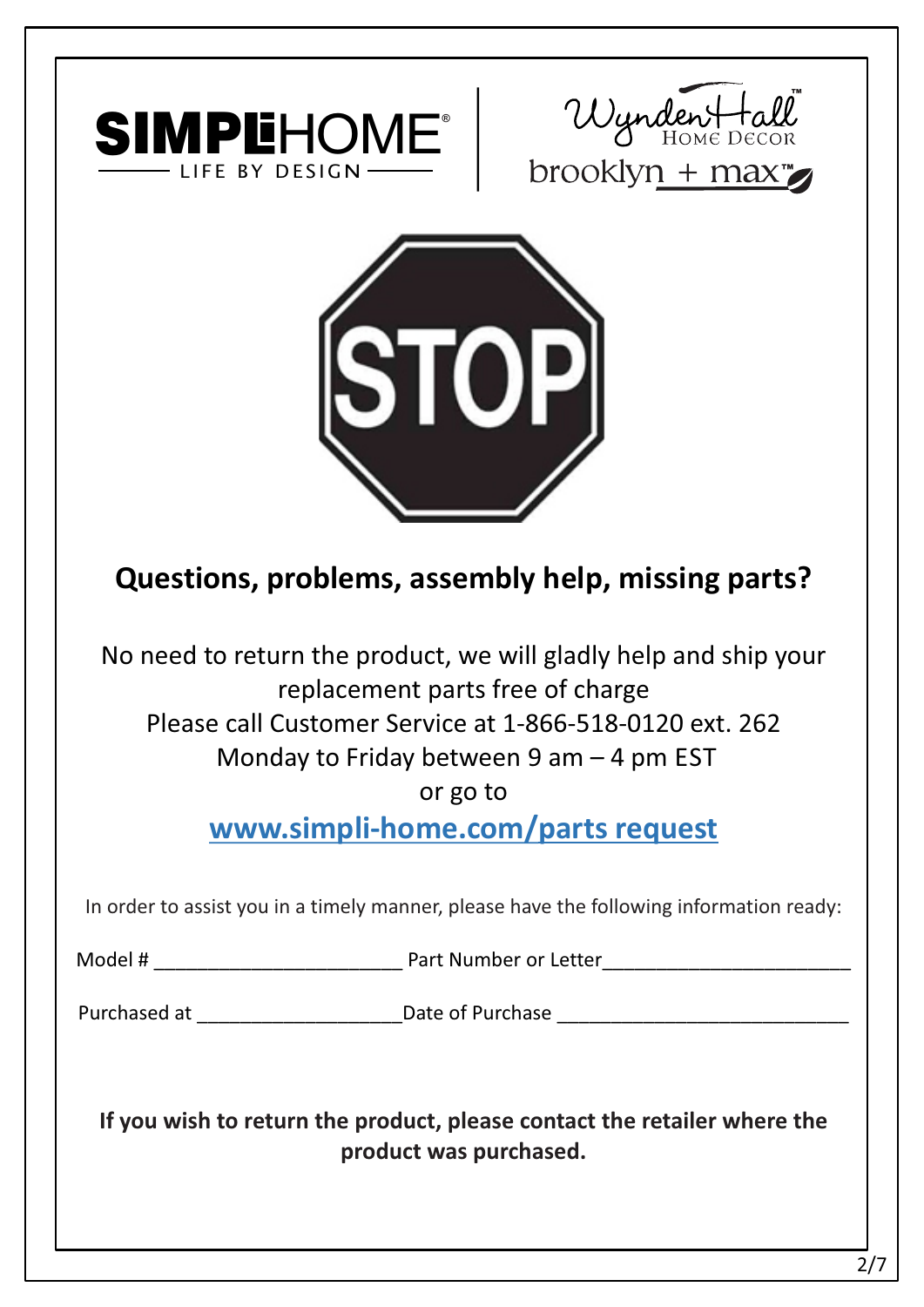**IMPORTANT**: Please read this manual carefully before beginning assembly of this product. Keep this manual for future reference.

### **SAFETY INFORMATION**

Identify all the parts and hardware. Do not discard of the packaging until you have checked that you have all of the parts and hardware required. Hardware package may have spare parts.

**WARNING:** This item contains small parts which can be swallowed by children and pets. Keep children and pets away during assembly. To avoid danger of suffocation, always keep plastic bags away from children and pets. We recommend that you assemble this unit on a carpeted floor to avoid scratches. We do not recommend the use of power tools for assembly as this could damage the unit. Only use manual tools.

#### **Requires 2 people for ease of assembly.**

## **CARE and MAINTENANCE**

Wipe regularly with clean water and a damp, clean, soft white cloth. General cleaning can be done as needed with a mild detergent and water solution. Always rinse with clean water and dry.

For heavy soiling, dampen a soft white cloth or soft bristle brush. Use care as scrubbing can damage the surface.

More difficult stains can be treated, but this should be occasional, not daily, cleaning. ANY cleaning solution used must be removed with clean water and a clean white cloth. Cleaning residue left on the item can cause it to dry out and crack, or affect the color.

DO NOT use any cleaners with corrosive ingredients (lye, acids or ammonia).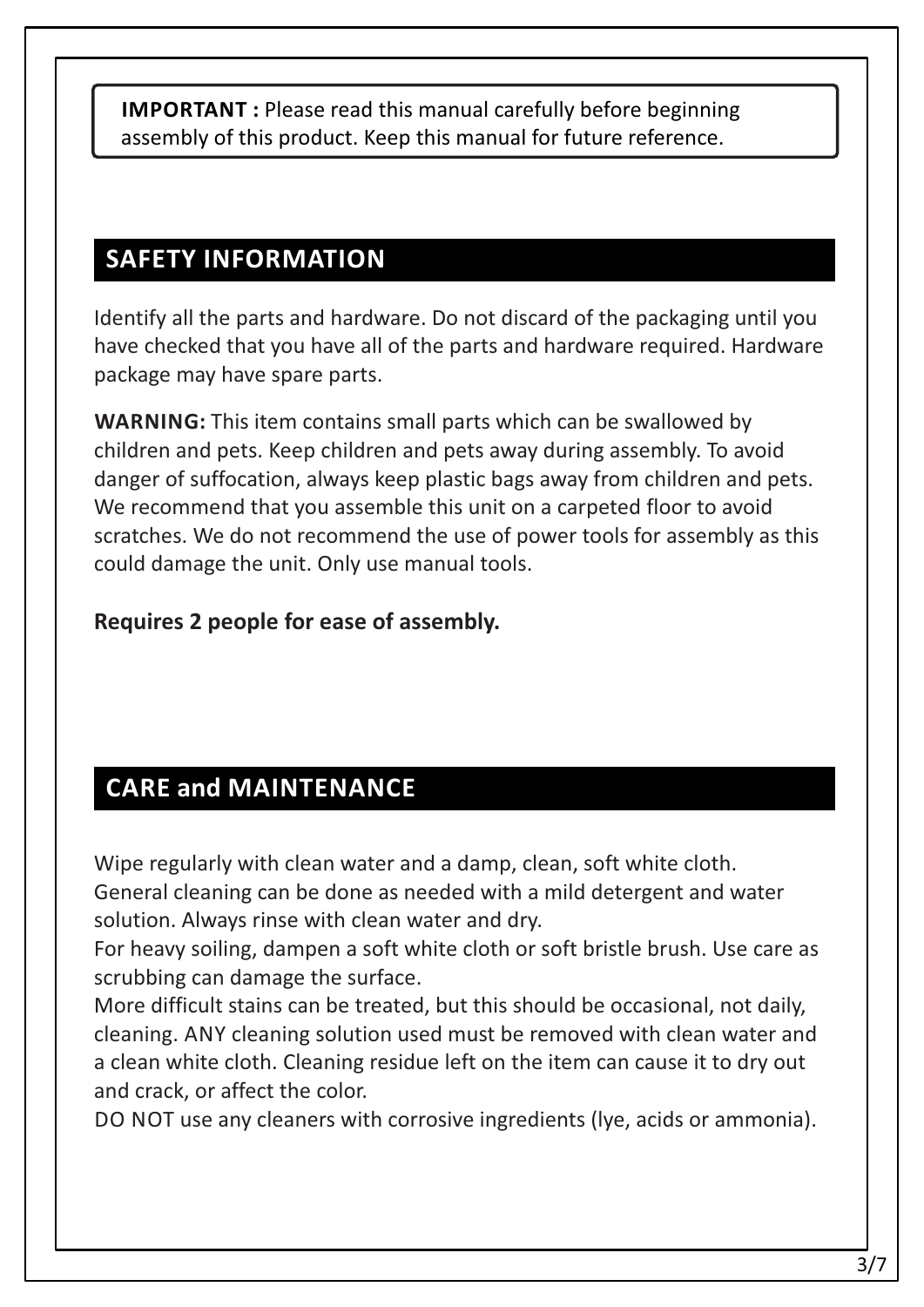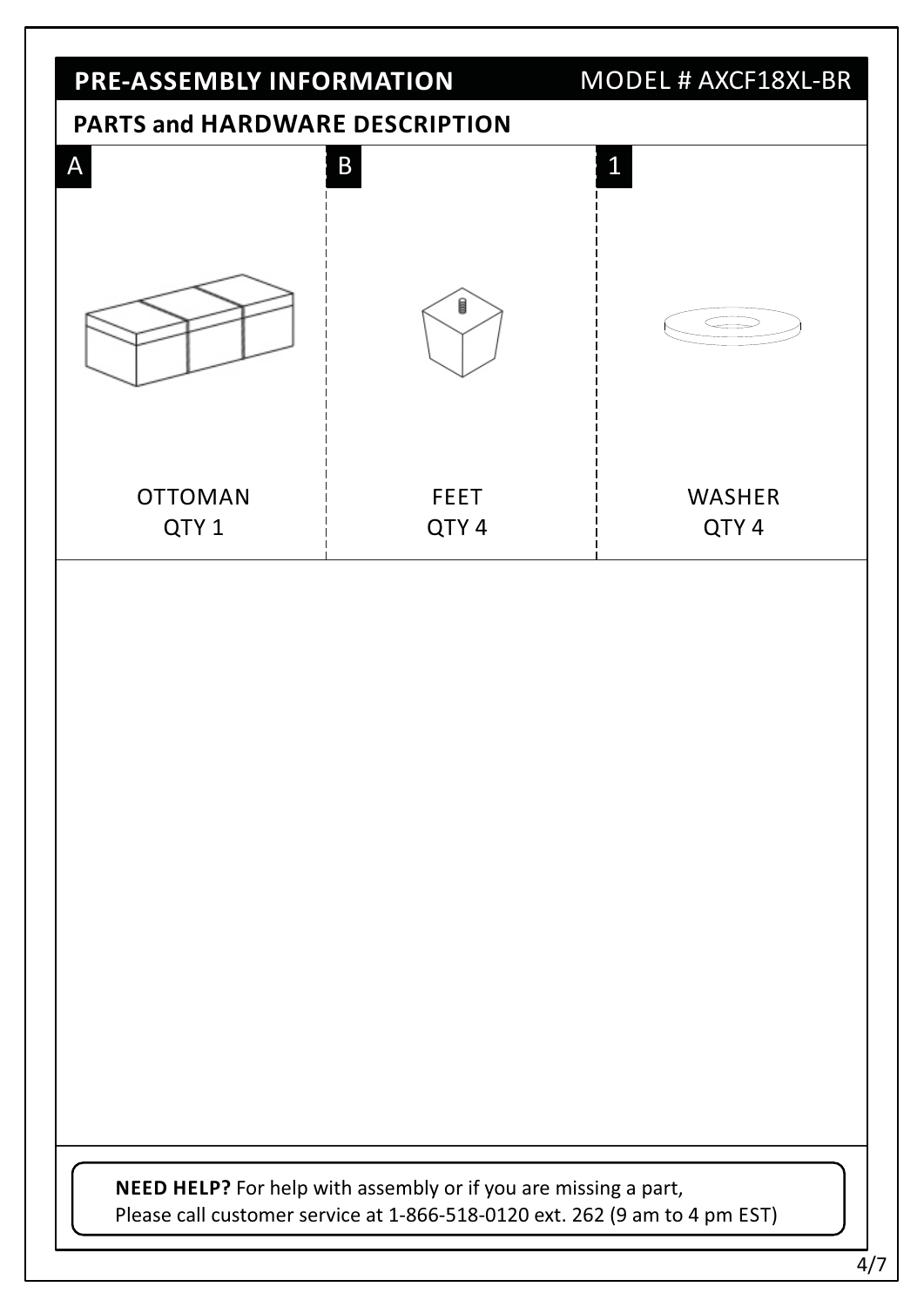## **ASSEMBLY** MODEL # AXCF18XL-BR

#### **STEP 1**

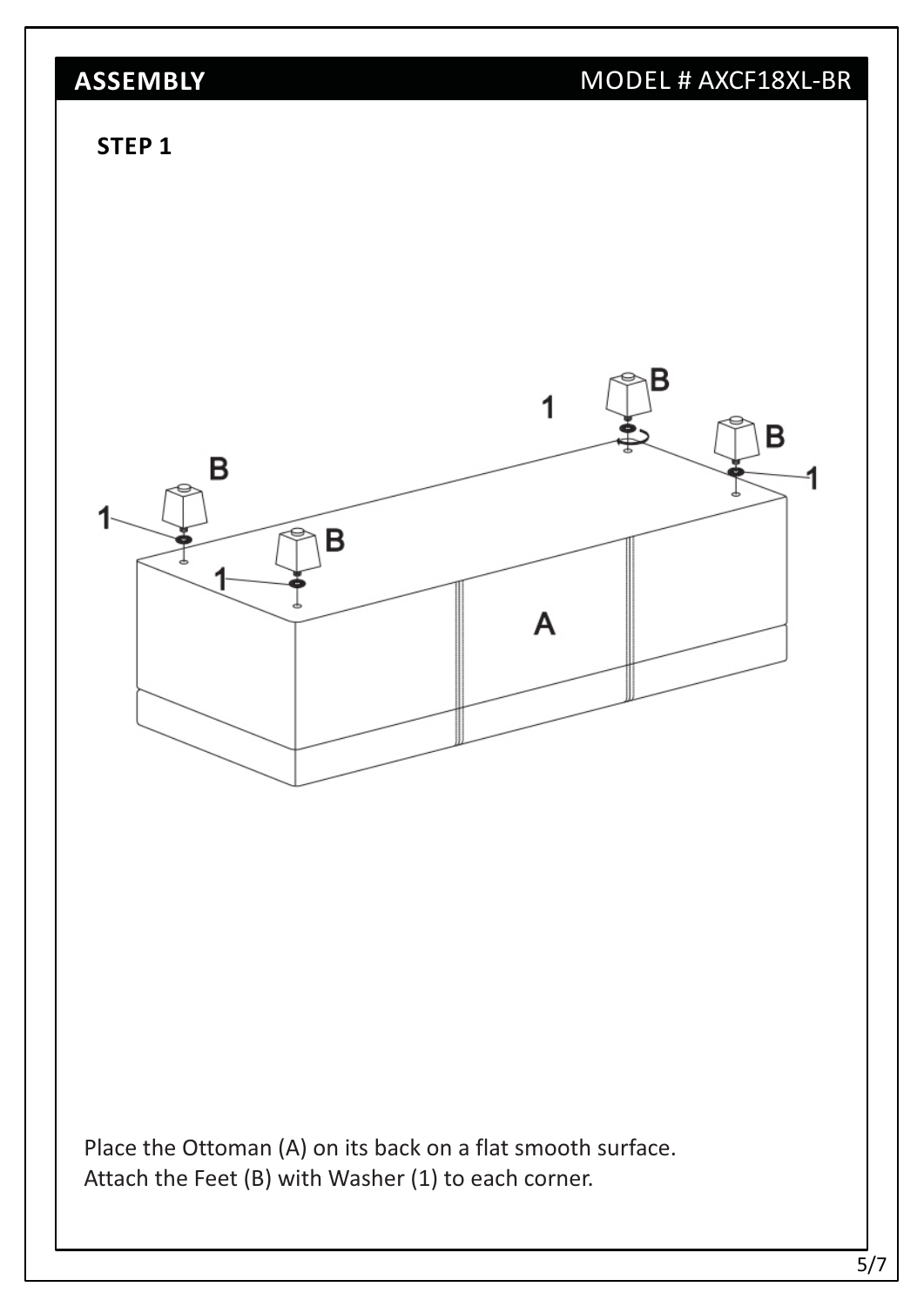# **ASSEMBLY** MODEL # AXCF18XL-BR

#### **STEP 2**



Turn Ottoman (A) right side up.